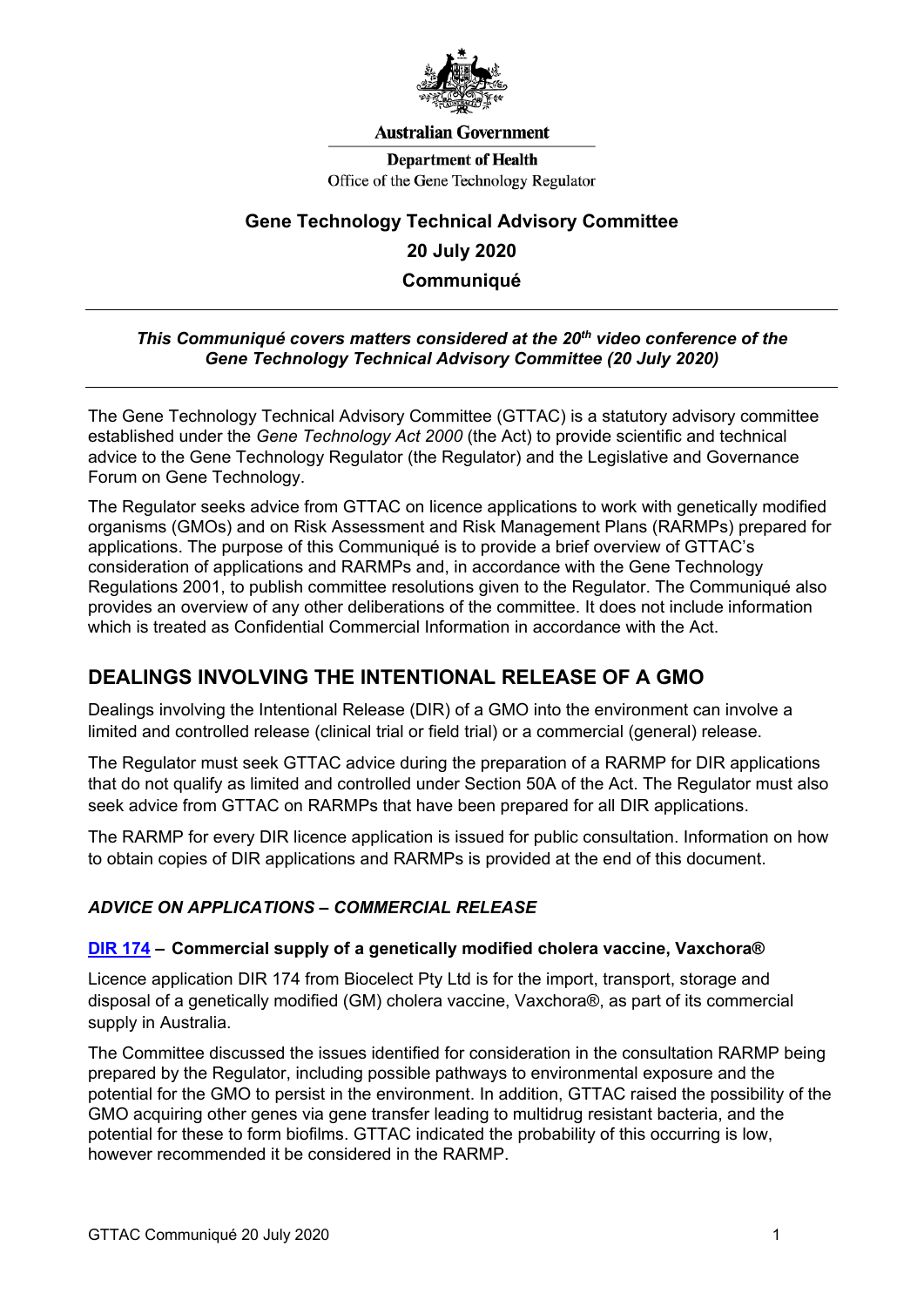## **Resolutions**

- The committee agrees that the matters identified in the agenda paper should be considered in the RARMP.
- The Regulator should consider risks that may be related to persistence in biofilms and the potential for development of multidrug resistance.

## **DIR 175 – Commercial release of canola (***Brassica napus***) genetically modified for herbicide tolerance and a hybrid breeding system**

BASF Australia is seeking approval to commercially cultivate a GM canola line, which contains two introduced genes that form a hybrid breeding system and one introduced gene that confers herbicide tolerance. If a licence is issued it would permit cultivation Australia-wide, and products derived from the GM plants would enter general commerce, including use in human food and animal feed.

GTTAC noted that the principal purpose of the application is to use the GM canola as a parent line for canola production. The Committee discussed the issues identified for consideration in the consultation RARMP being prepared by the Regulator. Key matters considered included:

- transport of the GMO, which is not expected to differ from standard industry practices
- the potential for volunteer canola plants to occur and the weed management practices that could be employed to control them
- the possible effects on the GM canola of the insertion site of the introduced genes or the application of selection pressure.

In addition, GTTAC agreed that the RARMP should consider the potential for harm to result from gene flow to other sexually compatible species in addition to canola, particularly known weeds.

## **Resolutions**

- The committee agrees that the matters identified in the agenda paper should be considered in the RARMP.
- The committee recommends that the potential for harm to result from gene flow to other sexually compatible species including canola should be considered in the RARMP.

## **[DIR 173](http://www.ogtr.gov.au/internet/ogtr/publishing.nsf/Content/DIR173) – Commercial release of cotton (***Gossypium hirsutum***) genetically modified for herbicide tolerance (MON 88701)**

Monsanto Australia is seeking approval for commercial cultivation of a GM cotton line (MON 88701) in Australia. If approved, the GM cotton could enter general commerce, including use in human food and animal feed. MON 88701 contains two introduced genes (*dmo* and *bar*) that confer tolerance to the herbicides dicamba and glufosinate, respectively.

GTTAC discussed the possibility of the GM cotton crossing with other herbicide tolerant GM cottons and acquiring tolerance to multiple herbicides. The Committee noted that this GM cotton line has already been approved for commercial release as a stack with both of the other approved GM herbicide tolerance traits under licence DIR 145.